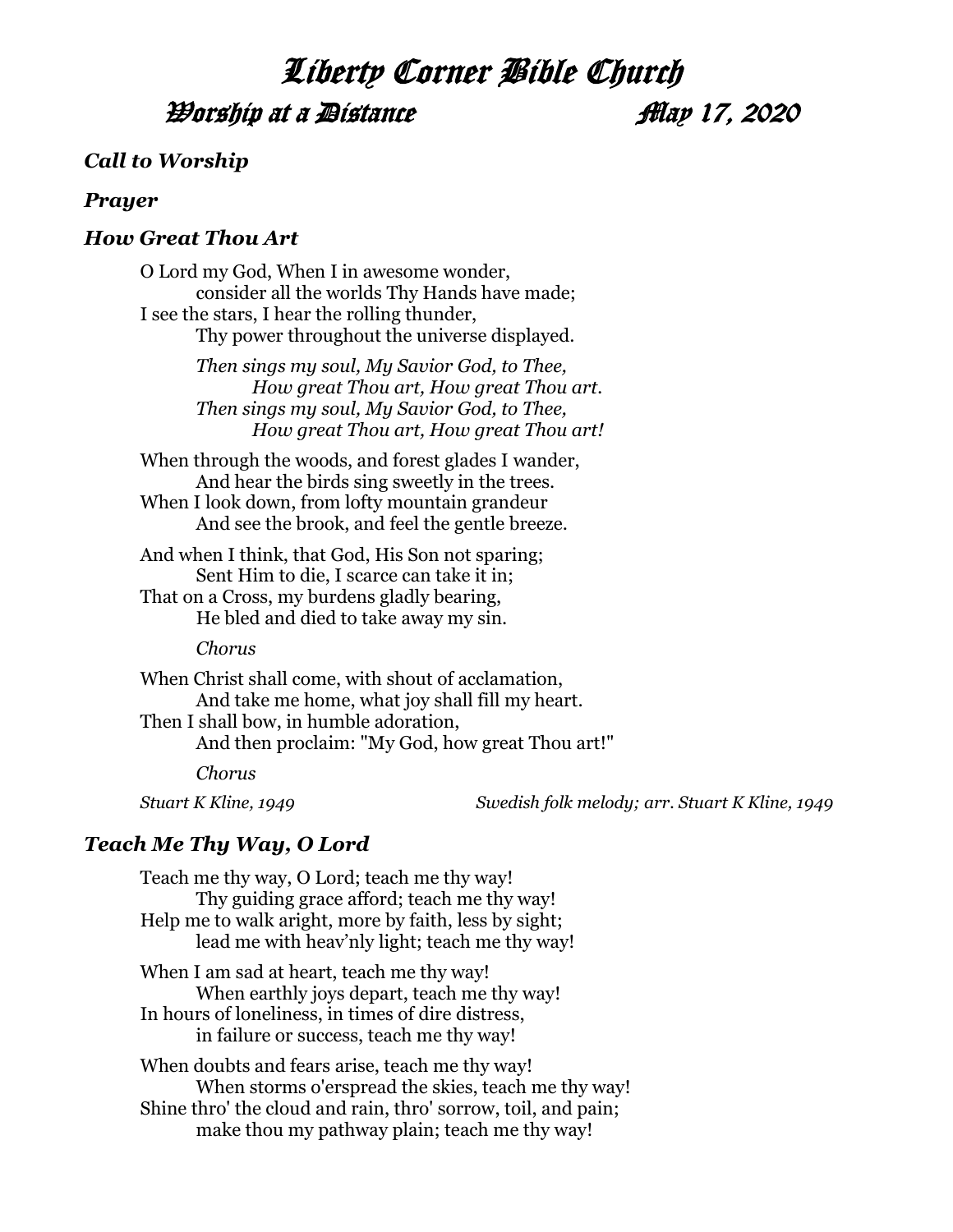Long as my life shall last, teach me thy way! Where'er my lot be cast, teach me thy way! Until the race is run, until the journey's done, until the crown is won, teach me thy way!

*B Mansell Ramsey, 1919*

*Announcements Norman Dietsch's Birthday: May 31*

*Change in login information coming for 5/31 service Offer of Ecclesiastes Sunday School class beginning May 24*

### *Prayer Needs*

Reinhard Fabiunke Bruno & Iris Schwaigert Those affected by COVID-19 Susan working today Russell's summer work John Carpinski & the homeless Johanna Majorana's family The Sisters' health issues

# *Pastoral Prayer*

# *Scripture Reading Job 6 & 7 (ESV)*

**6.1**Then Job answered and said: <sup>2</sup>"Oh that my vexation were weighed, and all my calamity laid in the balances! <sup>3</sup>For then it would be heavier than the sand of the sea; therefore my words have been rash. 4For the arrows of the Almighty are in me; my spirit drinks their poison; the terrors of God are arrayed against me. 5Does the wild donkey bray when he has grass, or the ox low over his fodder? 6Can that which is tasteless be eaten without salt, or is there any taste in the juice of the mallow? 7My appetite refuses to touch them; they are as food that is loathsome to me.

<sup>8</sup>"Oh that I might have my request, and that God would fulfill my hope, 9that it would please God to crush me, that he would let loose his hand and cut me off! <sup>10</sup>This would be my comfort; I would even exult in pain unsparing, for I have not denied the words of the Holy One. 11What is my strength, that I should wait? And what is my end, that I should be patient? 12Is my strength the strength of stones, or is my flesh bronze? <sup>13</sup>Have I any help in me, when resource is driven from me?

<sup>14"</sup>He who withholds kindness from a friend forsakes the fear of the Almighty. <sup>15</sup>My brothers are treacherous as a torrent-bed, as torrential streams that pass away, 16which are dark with ice, and where the snow hides itself. <sup>17</sup>When they melt, they disappear; when it is hot, they vanish from their place. 18The caravans turn aside from their course; they go up into the waste and perish. <sup>19</sup>The caravans of Tema look, the travelers of Sheba hope. <sup>20</sup>They are ashamed because they were confident; they come there and are disappointed. <sup>21</sup>For you have now become nothing; you see my calamity and are afraid. 22Have I said, 'Make me a gift'? Or, 'From your wealth offer a bribe for me'? 23Or, 'Deliver me from the adversary's hand'? Or, 'Redeem me from the hand of the ruthless'?

 $24$ "Teach me, and I will be silent; make me understand how I have gone astray.  $25$ How forceful are upright words! But what does reproof from you reprove? 26Do you think that you can reprove words, when the speech of a despairing man is wind? <sup>27</sup>You would even cast lots over the fatherless, and bargain over your friend.

<sup>28</sup>"But now, be pleased to look at me, for I will not lie to your face. 29Please turn; let no injustice be done. Turn now; my vindication is at stake. 30Is there any injustice on my tongue? Cannot my palate discern the cause of calamity?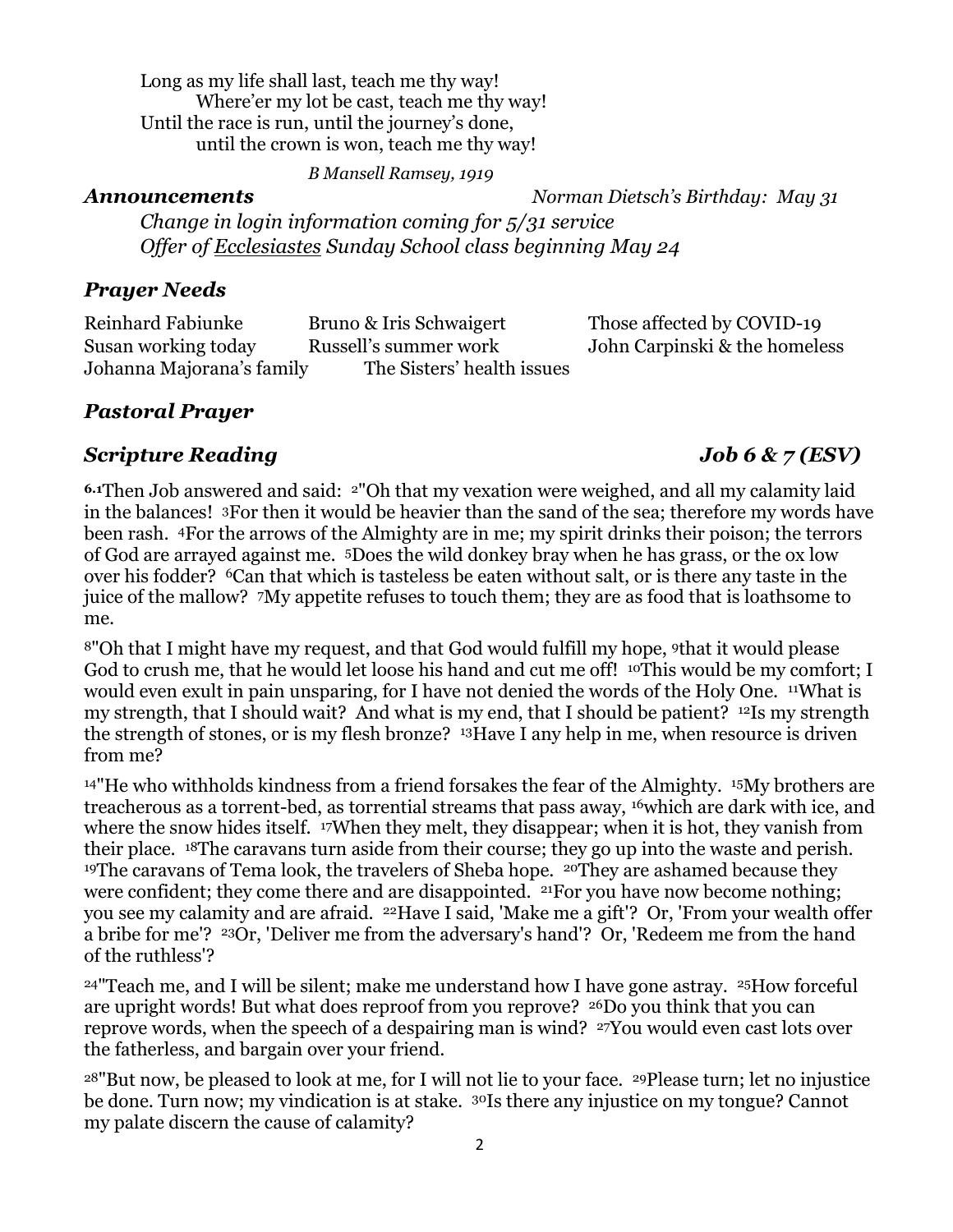**7.1**"Has not man a hard service on earth, and are not his days like the days of a hired hand? <sup>2</sup>Like a slave who longs for the shadow, and like a hired hand who looks for his wages, 3so I am allotted months of emptiness, and nights of misery are apportioned to me. <sup>4</sup>When I lie down I say, 'When shall I arise?' But the night is long, and I am full of tossing till the dawn. 5My flesh is clothed with worms and dirt; my skin hardens, then breaks out afresh. 6My days are swifter than a weaver's shuttle and come to their end without hope.

<sup>7</sup>"Remember that my life is a breath; my eye will never again see good. 8The eye of him who sees me will behold me no more; while your eyes are on me, I shall be gone. <sup>9</sup>As the cloud fades and vanishes, so he who goes down to Sheol does not come up; 10he returns no more to his house, nor does his place know him anymore.

<sup>11</sup>"Therefore I will not restrain my mouth; I will speak in the anguish of my spirit; I will complain in the bitterness of my soul. <sup>12</sup>Am I the sea, or a sea monster, that you set a guard over me? 13When I say, 'My bed will comfort me, my couch will ease my complaint,' 14then you scare me with dreams and terrify me with visions, 15so that I would choose strangling and death rather than my bones. 16I loathe my life; I would not live forever. Leave me alone, for my days are a breath. <sup>17</sup>What is man, that you make so much of him, and that you set your heart on him, <sup>18</sup>visit him every morning and test him every moment? <sup>19</sup>How long will you not look away from me, nor leave me alone till I swallow my spit? <sup>20</sup>If I sin, what do I do to you, you watcher of mankind? Why have you made me your mark? Why have I become a burden to you? <sup>21</sup>Why do you not pardon my transgression and take away my iniquity? For now I shall lie in the earth; you will seek me, but I shall not be."

# *Sermon Why Are You Out to Get Me?*

*Why have you made me your mark? Job 7.20*

Have you ever had that horrible experience that no one really understood what you were going through? Over the years I have heard a number of stories of what people have gone through for many of you, it was WWII and the aftermath. The bombings, the hunger, the not knowing what would happen next—whether you, or your family would make it through the night. And in the middle of it you had no idea when it would be over. Tomorrow?

Next week? Next month? Next year?

For others it is long-term health issues. Some of you remember Bruce Grosvenor in his wheel chair, paralyzed from the neck down in a diving accident. You may not have known that he experienced burning pain every day—phantom pain that his body told him was there, yet there was no external cause—it was all neurological. I remember when he asked a group of us to pray for him before a surgical procedure that was successful for 98% of the people who had it. He was one of the 2%, and not only lost more physical movement, and still had the pain.

Perhaps for others the pain is deeper than just in body, and the torment of mind and soul continues with little relief.

For you, and people like Bruce, and those who experienced for a time the horrors of war, you have a sense of what Job was going through. But his friends do not get it. And so Job replies to Eliphaz's mechanical theology.

### **1. What Is On Job's Heart, 6.1-7**

Words are not heavy enough—if only what I feel can be translated into tangible mass, it would be most weight. Job calls for his friends to look and see what he is really enduring they do not see all of the situation—that's why he wants his suffering to be a weighty thing. They don't get it.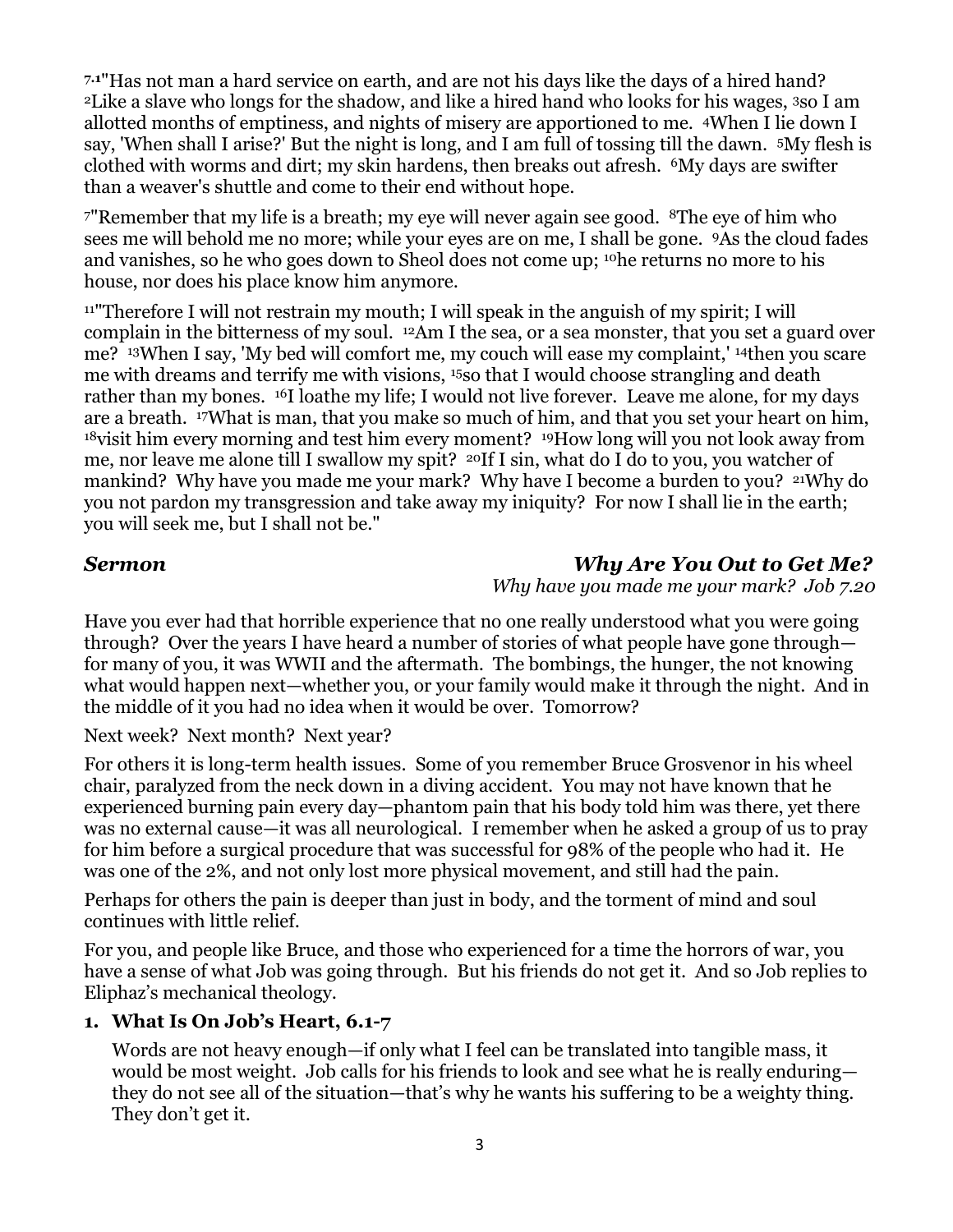And so his words seem rash to them.

The pain of God's terrors is like a poisonous arrow—"terrors", dreadful assaults—the expression is used one other time—Psalm 88.17.

His complaint is like that of a hungry donkey or ox (4) that only cries out when the hunger pains set in. It is not for nothing, yet the intensity and immediacy escapes them. The wimpiness of words is like the blandness of the white of an egg—the "mallow" here in this translation. How palatable is an egg white?

Why does he say this? Because apparently Eliphaz does not get what Job said in his first open-heart speech. Job's words to them are like an egg white for Job. Tasteless. Valueless. Meaningless.

Which leads him to his only possible conclusion.

# **2. Just End It All, 6.8-13**

Job opens his heart again and states his wish is for this to be over—that God would just finish it. Job's pain is shaping his whole outlook—which is not taking any longer view than just to end the pain. And if you have known pain anything like Job's, you get it. Eliphaz doesn't.

But note that in spite of the pain, he has no intention of ending his own life. Suicide is not his way out. "Death by God", yes. "Death by Job", no.

He knows that ultimately all that has happened has come from God, and so his deep desire is to have God finish what he started.

All the strength that he has is gone—11-13—all the resources, all the wisdom: all gone. So now with nothing left, he is to be patient?? There is nothing left in him.

# **3. To His Friends, 6.14-21**

You are withholding kindness from me—you have left off fearing God! To show kindness mercy—*hesed*—is what those who fear God do. Job is laying the groundwork for *Micah 6.8*: *And what does God require by to do justice, to love mercy, to walk humbly with y our God*. Job's friends, however, have only been moralizing for him.

"You are showing me no sympathy", he says. "You are like the temporary streams that come from melting snows—there in the spring, but gone in the summer when the water is needed. Caravans traveling through the wilderness look for water, but find none." So his friends who only give him moralizing in their mechanical theology are empty streams in the desert.

# **4. To His Friends, 6.22-30**

"What did I ask for? Did I ask for a bribe to get God to change the situation? I'm not asking for anything great. I'm not asking you to fix this. I don't want you to pay my debts to God."

"If you really want to help me, tell me what I am missing, what I am getting wrong. Your reproof isn't really reproving me—you are not helping me. Your reproof of my words is like reproving the wind—I need something substantial, real help for me to see what I am doing wrong."

Look at me—really see who I am.

See what I am going through.

Listen to what I am saying—what am I getting wrong?

# **5. What Life is Like for Job—***Ecclesiastes* **on Steroids, 7.1-10**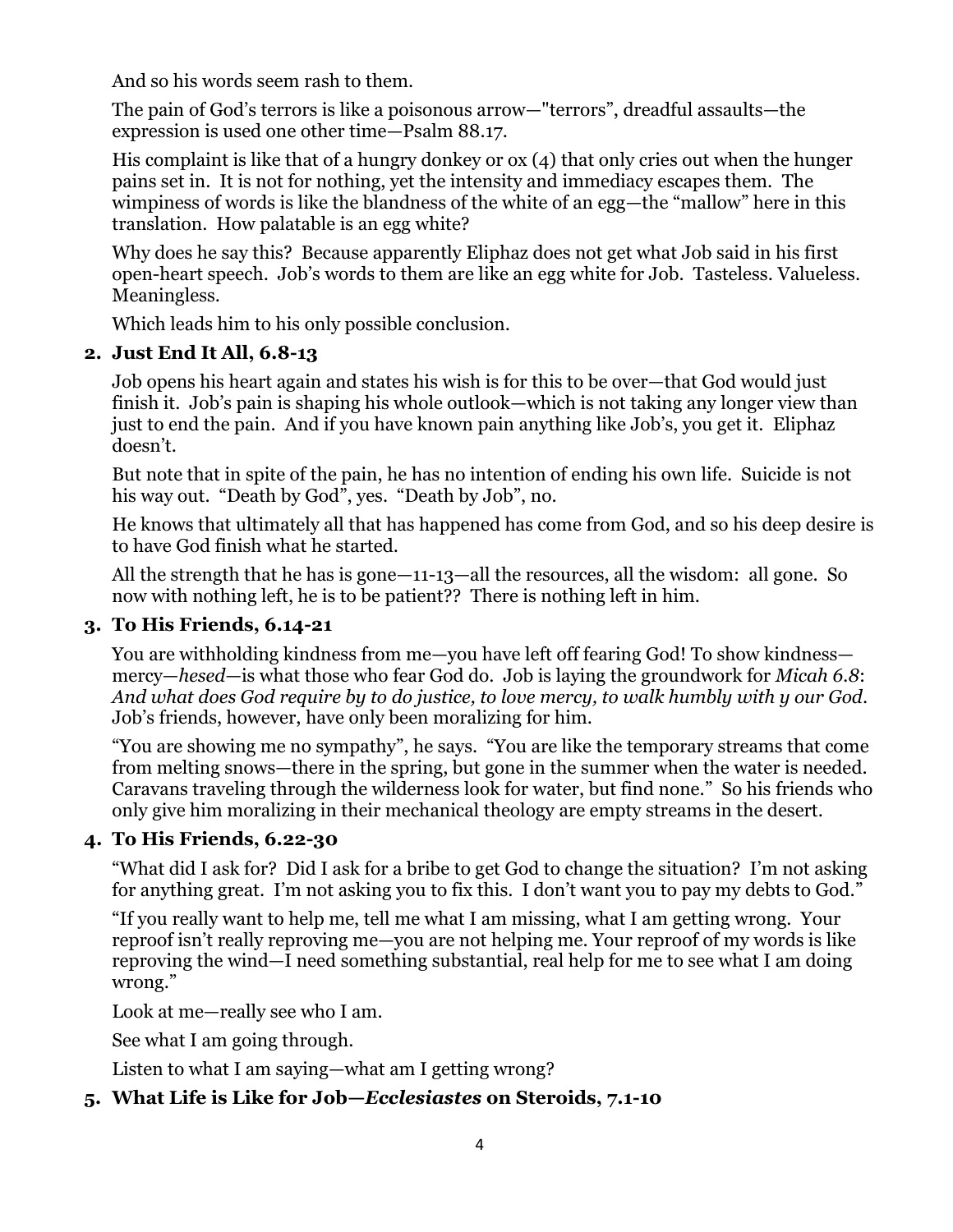*Hard!* Like a laborer in hard service, like a slave who can't wait to get out of the hot sun and into some shade. Like a laborer waiting for his pay at the end of the day.

*Futile!* Months of emptiness, nights of misery. Think of those in prison, in prison camps, trapped in life situations with no hope of change.

He lies to sleep, then waits for the next day, and tosses all night. His body has maggots and dirt; the wounds scab over, then burst open again.

And again.

And again.

The days speed by, but with no hope of change

"My friends are not going to see me again. You see me now, but, like Enoch (Genesis 5.24), 'I am not.'" Life is that short—and it is all gone. Life is miserable, and then it is over. No coming back, and home doesn't know you if you did.

And now Job shifts his focus from his friends, to the One who does understand.

#### **6. To God, 7.11-21**

No restraints! I am going to tell you what is really on my heart, in my spirit, in my soul.

Who am I that you pick on me? Am I the sea that destroys ships, the sea monster who needs to be monitored?

I lay down in bed for rest, for relief—and then you send terrors in the night—so bad that I chose to die rather than to live.

The confession—I loathe my life. Take your hand off me and let me die.

Pick on someone else!

What he says next is similar to Psalm 8, but with the opposite intent. Instead of pondering man's exalted position in the universe as the psalm does, the question is why consider man since he is *not* so great—why pick on him?

If he is really that insignificant—if *I* am so insignificant, why do you watch me so closely, to destroy me? Why the test? Why watch me so carefully I cannot even swallow my own spit in private?

Is it that big a deal to you if I, the insignificant one sins? Why am I your target? Why am I your big problem that needs to be hit so hard?

Can't you just pardon my transgression, remove my iniquity, take away my sin?

Once I die, I'll be in the earth. I'll be free from all this.

*Job opened his heart—to his friends, to God.*

### **So what are we to make of this?**

1. Dealing with suffering means grappling with pain and discontent: "I don't get it!" Job says this to God and friends—not just the friends.

Job's friends just give moralizing philosophy—Job needs more than that.

And so do the people that we meet who are suffering. When it comes down to it, what seems to bite the hardest is the futility of his experience—it is unending, and without purpose. And this is what brings Job to the place of asking God to end it for him. Not the suffering, but his life.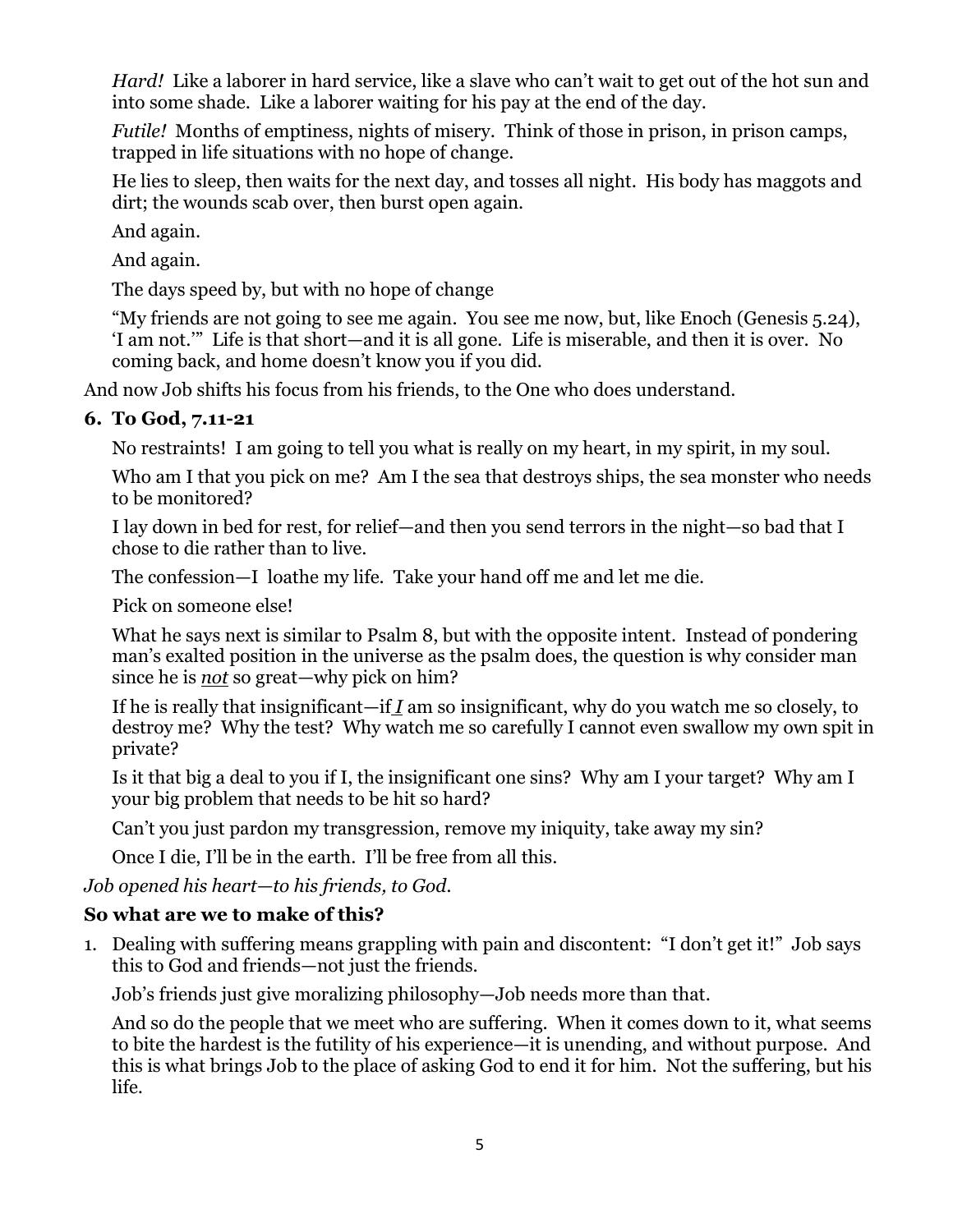What Job needs is a "why". Victor Frankl observed this while a prisoner in the Nazi death camps. Some prisoners died from the simplest infection, the lightest cold. Others survived great hardships. Frankl the psychiatrist observed that the difference between the two groups was that one had a purpose for living, a goal, a plan for when "this" is all over. Here I recommend his little book, *Man's Search for Meaning*.

In our present situation we probably encounter people who have been thrown for a loop with this lockdown.

"When will it end?"

"How can I regain my former life? Look at what I have lost!"

"What's going to happen to me?"

"Why is this happening—who did what wrong?"

From the psychiatrist's point of view, they have no lasting purpose for life—or at least have forgotten what it is.

And maybe have forgotten *who* they are—from the Creator's perspective. And especially for the Christian—*whose* they are.

Yet we dare not minimize the pain they are experiencing as did Eliphaz and the other 2 friends—which we will see in coming weeks.

If we, as God's "little lower than the angels" of Psalm 8—his ministers in this life are to truly minister, we are to lay aside the moralizing mechanical theology, and truly listen.

Hear what they are saying. Yes, really feel their pain.

We will be only dry stream beds in the heat of summer if we don't give real answers to their very real struggles.

2. Realize that Job knows who the ultimate source of all this is—and so do you. "I know who you really are"—I know that they are your arrows, I know that your eye is on me.

Job knows who God is better than his friends—he knows that there is much more than to this master of the universe—and so he asks why.

Our danger—and that of Job's friends—is to think to0 little of God. To create an image of God that is incomplete, and is an image of our limited imagination. At this point I recommend J. B Phillips' little book *Your God Is Too Small*.

3. One last point. Job raises a question at the end of his speech, and it is a good one. Remember that Job and his 3 friends are working with the wrong understanding of the Retribution Principle—that good things happen to good people, bad things happen to bad people, and if bad things are happening, you must be bad. Bad things have happened to Job, so he must be bad. And so he askes the question:

Why not just pardon my transgression, take away my iniquity? Job gets who God is, understands holiness, understands who he-Job-really is in all this. Yes, he may be good compared to others, but he is not perfectly good. He, like everyone else, has fallen short—all have sinned.

Job will later speak of his Redeemer, the One who will buy him out of his troubles. Does Job understand who Jesus is at this point? Certainly not in a New Testament sense. But maybe we don't quite understand his Redeemer has he understands. He is looking for a Redeemer who will buy him back—not his stuff, not his former life. Just him.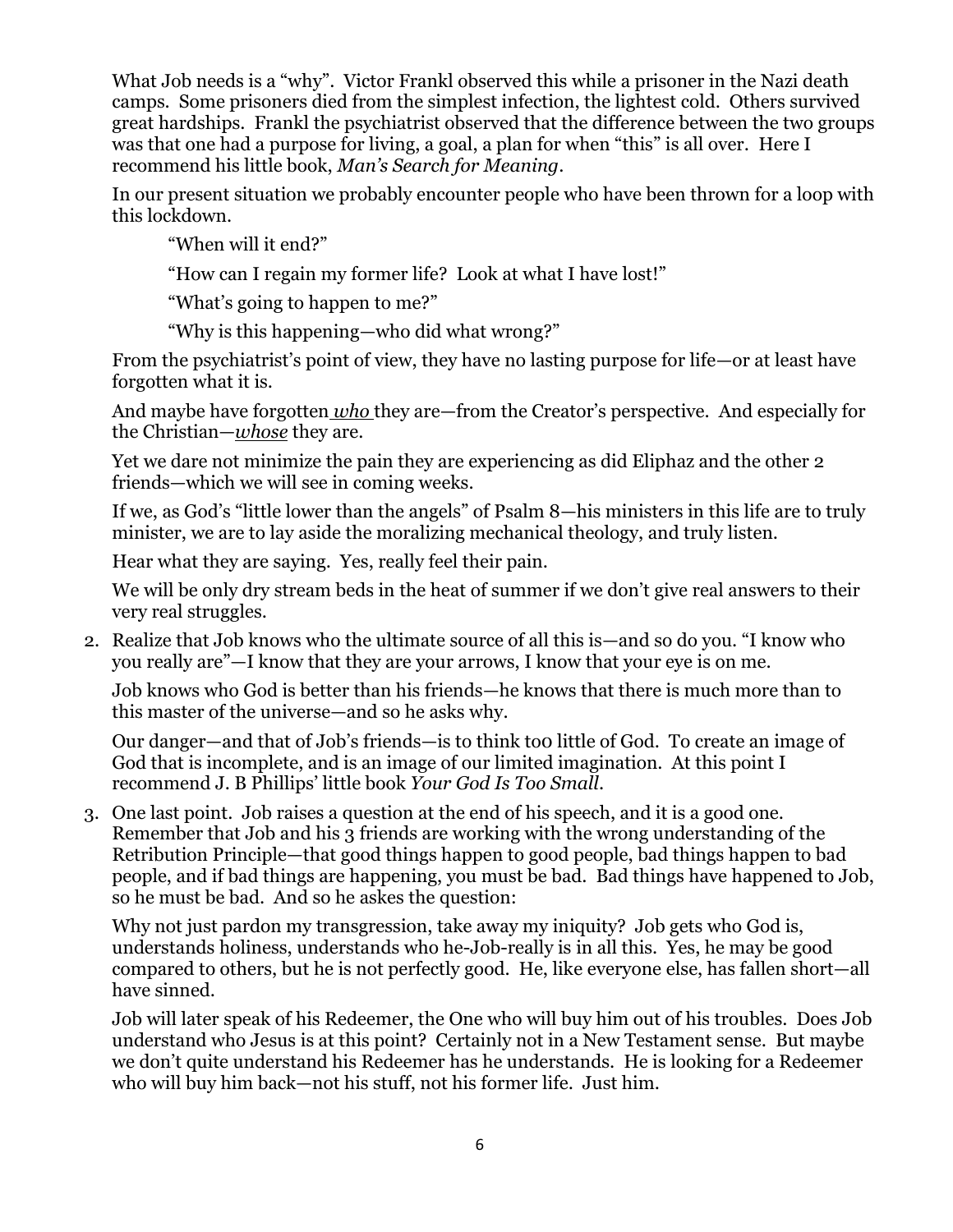Do you realize that is exactly what Jesus did on the cross? He doesn't redeem our stuff, our way of life, all of our luxuries.

He buys us. He redeems us.

The answer to Job's question has not been given to him in this chapter.

But the answer is given to you and me.

"Why do you not pardon my transgression, take away my iniquity?"

The answer from God is, "I have."

Look to him. Not to redeem your stuff, you pleasures. Look to him to redeem you. Look to him in this present trouble. For he is here now.

# *Prayer*

# *Why Should Cross or Trial Grieve Me?*

| Why should cross and trial grieve me?<br>Christ is near with his cheer; never will he leave me.<br>Who can rob me of the heaven<br>that God's Son for my own to my faith hath given?       |  |
|--------------------------------------------------------------------------------------------------------------------------------------------------------------------------------------------|--|
| God oft gives me days of gladness;<br>shall I grieve if he give seasons, too, of sadness?<br>God is good and tempers ever<br>all my ill, and he will wholly leave me never.                |  |
| Death cannot destroy forever;<br>from our fears, cares, and tears it will us deliver.<br>It will close life's mournful story;<br>make a way that we may enter heav'nly glory.              |  |
| Lord, my Shepherd, take me to thee.<br>Thou art mine; I was thine, even ere I knew thee.<br>I am thine, for thou hast bought me;<br>lost I stood, but thy blood free salvation brought me. |  |
| Thou art mine; I love and own thee.<br>Light of joy, ne'er shall I from my heart dethrone thee.<br>Savior, let me soon behold thee<br>face to face; may thy grace evermore enfold me.      |  |
| Paul Gerhardt, 1653<br>Johann G Ebeling, 1666                                                                                                                                              |  |

# *Praise My Soul, The King of Heaven*

Praise, my soul, the King of heaven, to his feet your tribute bring; ransomed, healed, restored, forgiven, who like you his praise should sing? Alleluia, alleluia! Praise the everlasting King! Praise him for his grace and favor to our fathers in distress; praise him, still the same as ever, slow to blame and swift to bless; Alleluia, alleluia! Glorious in his faithfulness.